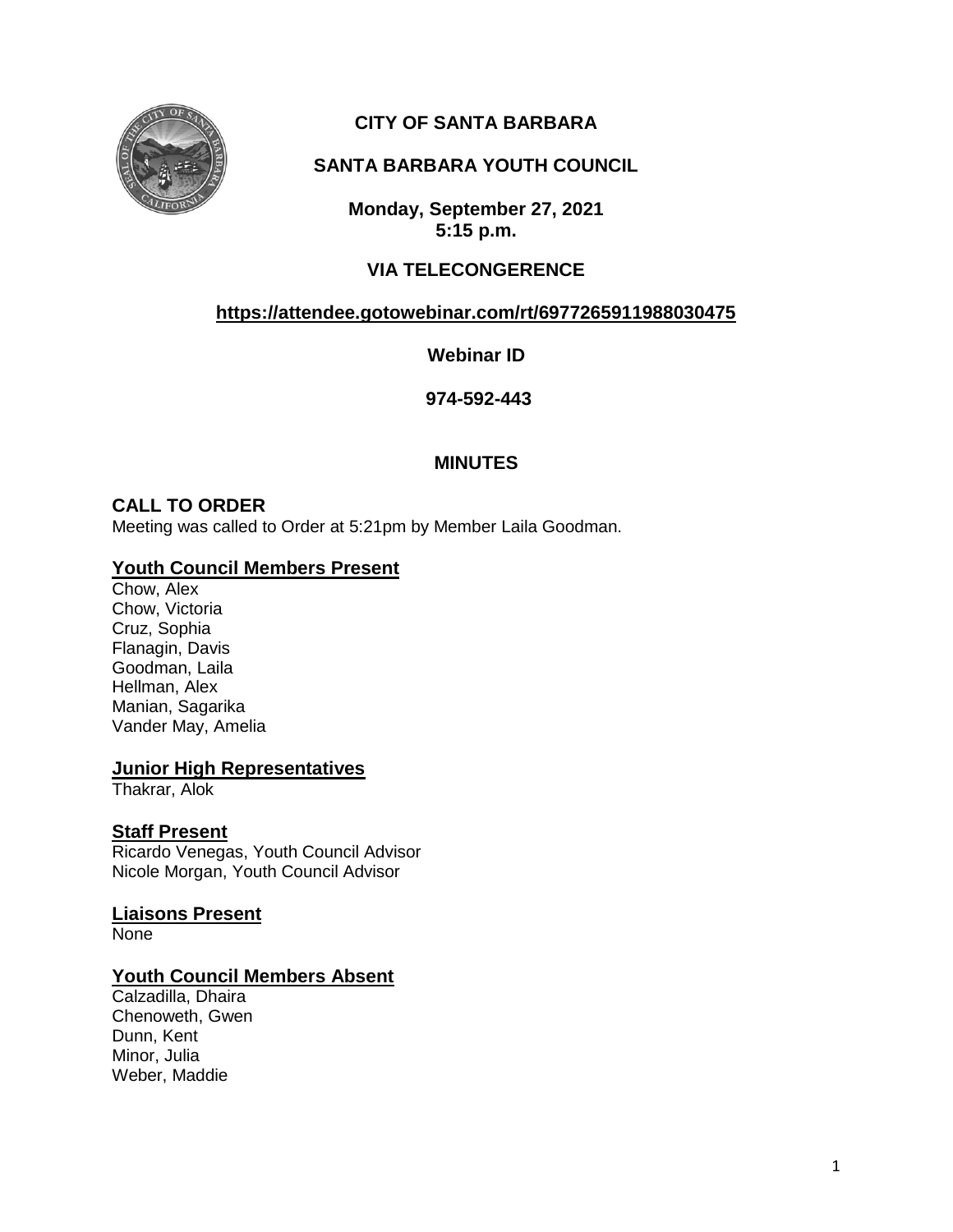#### **PUBLIC COMMENT**

None

### **COUNCIL AND STAFF COMMUNICATIONS**

#### **Nicole Morgan, Youth Council Advisor**

- Upcoming items that require discussion are T-shirt designs for this year and updating Youth Council Member Contact Information
- Details regarding Trunk or Treat that will be discussed during Subject 4

#### **NEW BUSINESS**

#### **1. Subject: Approval of the Minutes – For Action (Attachment)**

Recommendation: That the Youth Council waive the reading and approve the minutes of the meeting held on Monday, September 13, 2021.

It was moved and seconded by Youth Council members Hellman and Vander May respectively, to approve the minutes for the meeting on Monday, September 13, 2021. All in favor. Motion carried.

Members Goodman, Hellman, Cruz and Vander May in favor. Members Manian, Chow, and Chow abstained. Motion carried.

#### **2. Subject: Appointment of Youth Council Vice Chair Person – For Discussion and Action**

Recommendation: That Youth Council discuss and appoint Alex Hellman as new youth Council Vice Chairperson.

It was moved and seconded by Youth Council members Manian and Vander May respectively, to approve.

Members, Goodman, Manian, Chow, Chow, Cruz, and Vander May in favor. Motion carried

#### **3. Subject: Annual Advisory Recruitment – For Discussion and Action**

Recommendation: That Youth Council approve and implement an outreach plan for recruitment of new Youth Council Members

Youth Council members discussed different ways of recruiting future members. After much discussion, members have agreed to work on creating flyers and working with their schools to announce the application deadline. No action taken.

# **4. Subject: Upcoming Special Events– For Discussion and Action**